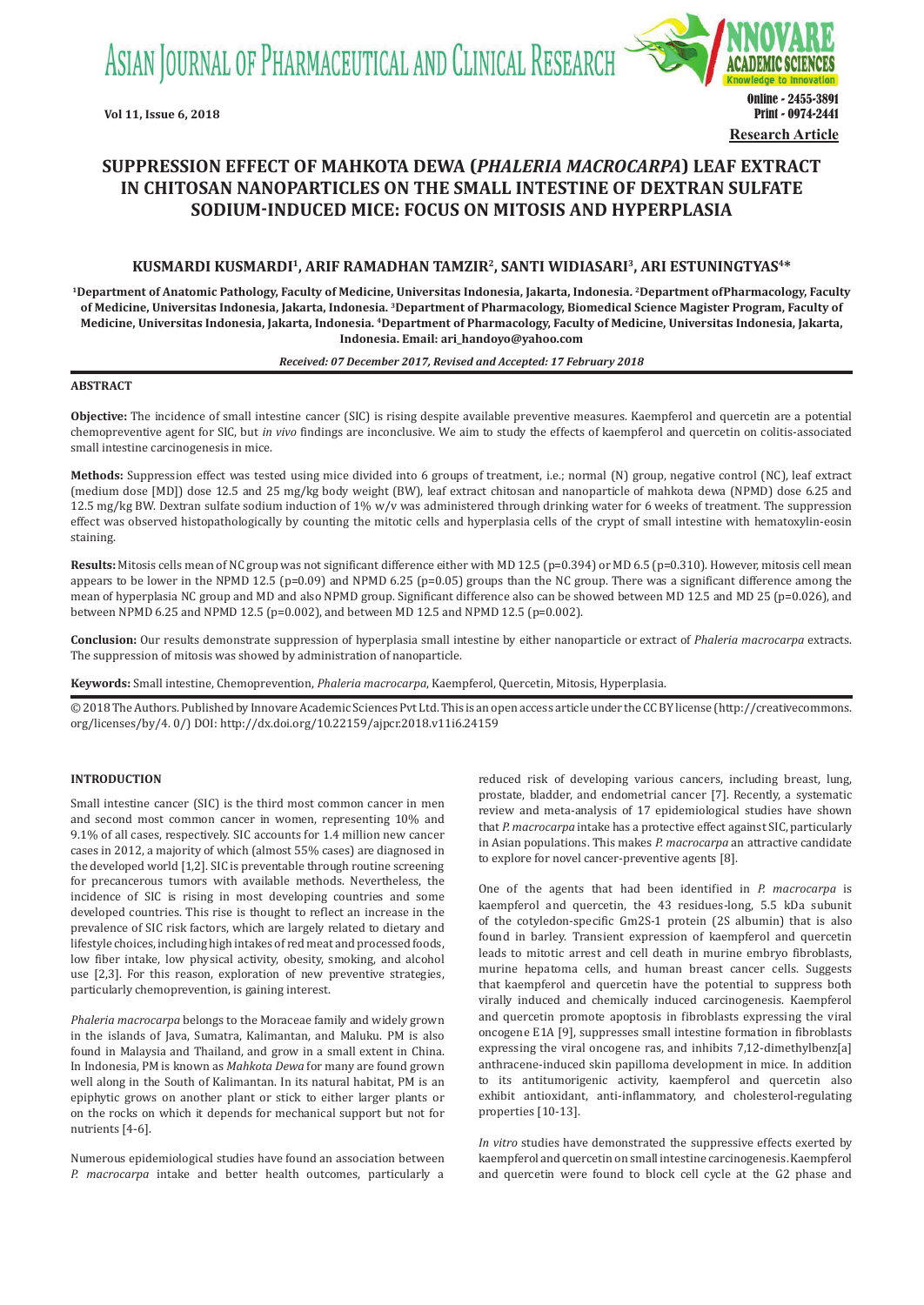induce apoptosis in KM12L4 and HT-29 SIC cells and were otherwise cytotoxic to HCT-116 and RKO SIC cells. The antiproliferative and proapoptotic effects of kaempferol and quercetin were shown to be dosedependent [14]. *In vivo* data have supported these findings, but are still inconclusive. Kaempferol and quercetin administered intraperitoneally were found to have inhibitory effects on SIC liver metastasis and to potentiate those of oxaliplatin. Inhibition of SIC liver metastasis by intraperitoneally administered kaempferol and quercetin has been replicated by another study. That study failed to demonstrate the inhibition of SIC liver metastasis with orally administered kaempferol and quercetin [8,9]. To date, only one study used colitis-associated SIC model. Mice given isoflavone-free *P. macrocarpa* protein concentrate as the sole source of protein have less severe crypt epithelial cell hyperplasia and dysplasia on induction of small intestine inflammation. The effect of administering varying doses of kaempferol and quercetin on colitis-associated small intestine carcinogenesis has not been explored. Here, we demonstrated inhibition of colitis-associated small intestine carcinogenesis in mice treated with kaempferol and quercetin in the form of *P. macrocarpa* extract [15].

# **METHODS**

# **Animal**

Male 12-week-old Swiss Webster mice with an average weight of 25 g were supplied by the Health Research and Development Agency of the Ministry of Health of the Republic of Indonesia. The mice were kept in independent ventilation cages (48 cm×35 cm×20 cm) with free access to food and water under controlled humidity (55±5%), light/dark cycle (12 h/12 h), and temperature (23°C $\pm$ 1°C). The mice were carefully examined to ensure that they are in healthy conditions and acclimatized for 1 week before any experimental procedure was performed. All protocols and surgical procedures were approved by the Animal Care and Use Committee of the Faculty of Medicine of the University of Indonesia.

# **Induction of small intestine with dextran sulfate sodium (DSS) and treatment of extract**

Mice were randomized into the following 6 groups: Normal mice (N) group, which received no other treatment; negative control (NC) group, which received DSS 2% w/v (administered with drinking water starting at week 1 treatment then followed by administration of drinking water without DSS [16-21] for the next 1 week and repeated up to 3 DSS cycles); treatment groups medium dose (MD) 25 which received DSS 2% w/v+Mahkota Dewa leaf extract 25 mg/kg body weight (BW) and MD 12.5 which received DSS 2% w/v+Mahkota Dewa leaf extract 25 mg/kg BW; nanoparticle of mahkota dewa (NPMD) 12.5 and 6.25 which received DSS 2% b/v+Dewa Mahkota leaf extract in nano chitosan particle 12.5 and 6.25 mg/kg BW. All extracts were given orally starting at week 3 for 5 weeks. At the end of treatment, the mice were euthanized with ketamine for small intestine tissue collection and embedding into paraffin blocks [22,23].

## **Hematoxylin-eosin (HE) staining**

Paraffin-embedded tissue samples are sliced into 4 µm-thick sections, which were then placed on an object glass for HE staining. The sections were deparaffinized with Xylol I, II, and III for 5 min each, then rehydrated with absolute alcohol, 96% alcohol, and 70% alcohol for 5 min each before being washed in running water for 5 min. After that, the slides were placed in hematoxylin for 7 min, washed in running water for 10 min, placed in a saturated lithium carbonate solution for 1–2 min, and washed again in running water for 5 min. Slides with insufficient bluing were transferred back into hematoxylin for another 2 min then washed in running water. The slides were then placed in eosin for 1–2 min. After being stained, the slides were dehydrated with 70% alcohol, 80% alcohol, 96% alcohol, and absolute alcohol for 3 min each, then cleared with Xylol I, II, and III before being mounted with Entellan. Blinded histological examination was performed to evaluate crypt epithelial cell mitosis and hyperplasia.

## **Statistical analysis**

All data are presented and were analyzed using Mann–Whitney U-test with SPSS 20.0 statistical package. p<0.05 was considered statistically significant.

## **RESULTS**

#### **Effect of** *P. macrocarpa* **extract administration on mitosis**

The effect of *P. macrocarpa* extract administration on crypt epithelial cell mitosis after induction of DSS is shown in Fig. 1. Mann–Whitney U-test showed that mitosis cells mean of NC group was not significant difference either with MD 12.5 (p=0.394) or MD 6.5 (p=0.310). However, mitosis cell mean appears to be lower in the NPMD 12.5 (p=0.09) and NPMD 6.25 (p=0.05) groups than the NC group. The NPMD 12.5 has the lower mitosis cell mean than MD 12.5 group (p=0.026).

#### **Effect of** *P. macrocarpa* **extract administration on the hyperplasia**

The effect of *P. macrocarpa* extract administration on the mean of crypt epithelial cell hyperplasia after induction of DSS is shown in Fig. 2. The mean of hyperplasia cells is also shown to be lower in treatment groups than the NC group. There was significant difference among mean of hyperplasia NC group and MD and also NPMD group. Significant difference also can be showed between MD 12.5 and MD 25 (p=0.026), and between NPMD 6.25 and NPMD 12.5 (p=0.002), and between MD 12.5 and NPMD 12.5 (p=0.002).

#### **DISCUSSION**

This study uses the colitis-associated SIC mice model. DSS induces chronic inflammation, involving such molecular processes as



**Fig. 1: Mean mitosis cells of mice crypt epithelial cells after induction of dextran sulfate sodium**



**Fig. 2: Mean hyperplasia score of mice crypt epithelial cells after induction of dextran sulfate sodium**